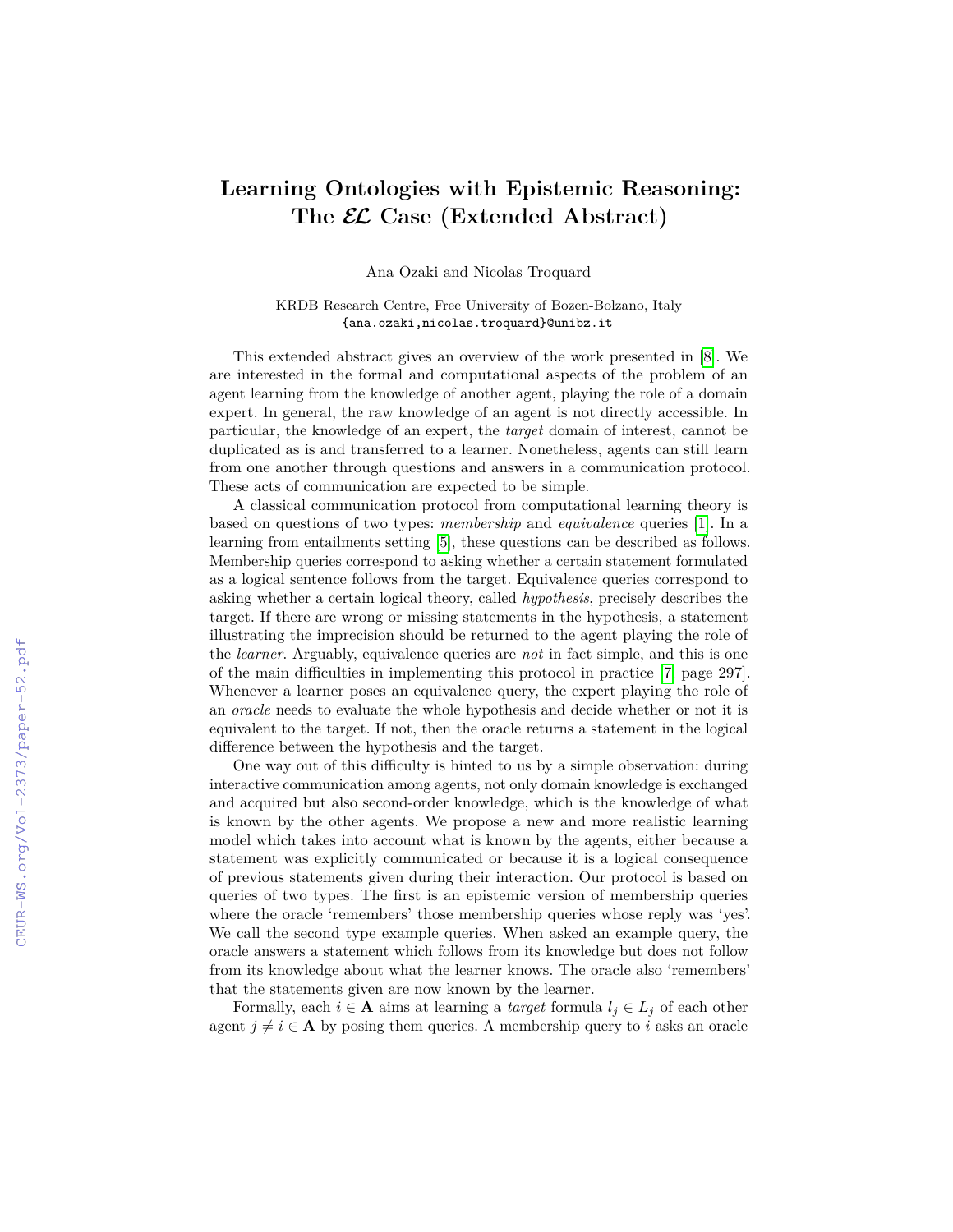| EPISTEMIC[MEM,EX] | [8, Th. 3]<br>$\equiv$ | EXACT[MEM,EQ] | $[7]$ and $[2]$                         | PAC[MEM] |
|-------------------|------------------------|---------------|-----------------------------------------|----------|
| EPISTEMIC[EX]     | [8, Th. 1 and 2]       | EXACT[EQ]     | $\lceil 1 \rceil$ and $\lceil 2 \rceil$ | PAC      |

<span id="page-1-0"></span>**Fig. 1.** Polynomial learnability. Each class denotes the set of frameworks that are polynomial query learnable in the corresponding learning model. MEM, EQ and EX stand for membership, equivalence, and example queries respectively.

MEM whether an example  $x \in X_i$  is entailed by  $l_i$ . An equivalence query to *i* asks an oracle  $\textsf{EQ}$  whether a formula  $h \in L_i$  is equivalent to  $l_i$ ; it returns yes if it is the case, or an counterexample in  $X_i$  otherwise. Here, we introduce new kinds of queries. A **K**-membership query to  $i$  asks an oracle  $\mathsf{MEM}^\mathsf{K}$  whether an example  $x \in X_i$  is entailed by  $l_i$ . When it is the case, the oracle  $\mathsf{MEM}^{\mathsf{K}}$  also remembers that the learner *j* knows that *x*, adding  $\mathbf{K}_i x$  to its own knowledge. An example query to *i* requests the oracle EX to provide an example x that is entailed by  $l_i$ but does such that **K***jx* does not follow from the oracle's knowledge. An *exact learning algorithm* for a learning framework is a deterministic algorithm that takes no input, is allowed to make queries to MEM and EQ, and eventually halts and outputs some  $h \in L_i$ , equivalent to  $l_i$ . An *epistemic learning algorithm* is similar to an exact learning algorithm, except that it is only allowed to make queries to  $MEM<sup>K</sup>$  and EX. Polynomial time learnability means that there is an algorithm such that the time used is bounded by a polynomial in the size of the target and the largest counterexample seen so far. An analogous notion depending on the size and number of queries is used for polynomial query learnability [\[8\]](#page-2-0).

We show that if a multi-agent learning framework is polynomial query (resp. time) epistemically learnable with only example queries then it is polynomial query (resp. time) exactly learnable with only equivalence queries; while the other direction does not hold. Example queries to EX are indeed less powerful than equivalence queries to EQ. Indeed, we show that if a multi-agent learning framework is polynomial query (resp. time) epistemically learnable with only example queries then it is polynomial query (resp. time) exactly learnable with only equivalence queries. This is summarized in Figure [1,](#page-1-0) together with known results about the relationship between exact learning and PAC learning. We then instantiate our learning framework to  $\mathcal{EL}$ . We prove that satisfiability of conjunctive formulas of  $\mathcal{EL}$  extended with epistemic modal operators (called conjunctive  $\mathcal{ELK}$ ) is PTIME-complete (see, [\[8,](#page-2-0) Th. 5]). Conjunctive  $\mathcal{ELK}$  captures the expressivity used in the epistemic learning model. Together with the results in Figure [1,](#page-1-0) the PTime complexity of the satisfiability problem of conjunctive  $\mathcal{ELK}$  demonstrates that epistemic learning is a reasonable substitute to the exact learning model in the  $\mathcal{EL}$  case. Finally, we transfer known results [\[3,](#page-2-4)4,6] for exact learnability of  $\mathcal{EL}$  ontologies and its fragments to our learning model.